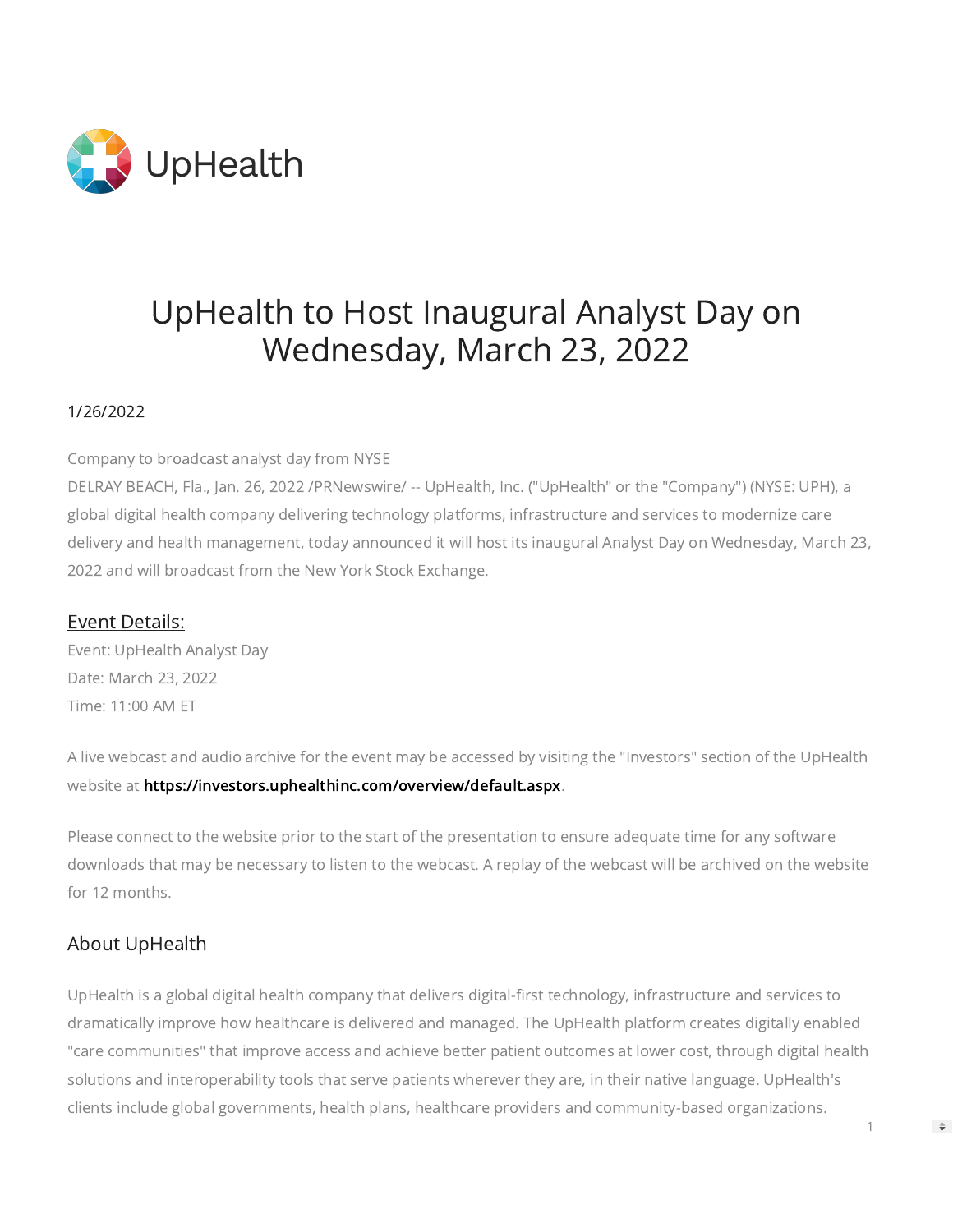For more information, please visit [www.uphealthinc.com](https://c212.net/c/link/?t=0&l=en&o=3424181-1&h=2181825164&u=http%3A%2F%2Fwww.uphealthinc.com%2F&a=www.uphealthinc.com) and follow us at [@UpHealthInc](https://c212.net/c/link/?t=0&l=en&o=3424181-1&h=1097459861&u=https%3A%2F%2Ftwitter.com%2Fuphealthinc&a=%40UpHealthInc) on Twitter and [UpHealth](https://c212.net/c/link/?t=0&l=en&o=3424181-1&h=1122062012&u=https%3A%2F%2Fwww.linkedin.com%2Fcompany%2Fuphealth-inc&a=UpHealth+Inc) [Inc](https://c212.net/c/link/?t=0&l=en&o=3424181-1&h=1122062012&u=https%3A%2F%2Fwww.linkedin.com%2Fcompany%2Fuphealth-inc&a=UpHealth+Inc) on LinkedIn.

### Cautionary Statement Regarding Forward-Looking Statements

This press release contains forward-looking statements within the meaning of U.S. federal securities laws. Such forward-looking statements include, but are not limited to, the financial statements of UpHealth, its product offerings and developments and reception of its product by customers, and its expectations, hopes, beliefs, intentions, plans, prospects or strategies regarding the future revenue and the business plans of UpHealth's management team. Any statements contained herein that are not statements of historical fact may be deemed to be forward-looking statements. In addition, any statements that refer to projections, forecasts, or other characterizations of future events or circumstances, including any underlying assumptions, are forward-looking statements. The words "anticipate," "believe," "continue," "could," "estimate," "expect," "intends," "may," "might," "plan," "possible," "potential," "predict," "project," "should," "would" and similar expressions may identify forwardlooking statements, but the absence of these words does not mean that a statement is not forward-looking. The forward-looking statements contained in this press release are based on certain assumptions and analyses made by the management of UpHealth in light of their respective experience and perception of historical trends, current conditions, and expected future developments and their potential effects on UpHealth as well as other factors they believe are appropriate in the circumstances. There can be no assurance that future developments affecting UpHealth will be those anticipated. These forward-looking statements involve a number of risks, uncertainties (some of which are beyond the control of the parties), or other assumptions that may cause actual results or performance to be materially different from those expressed or implied by these forward-looking statements, including the mix of services utilized by UpHealth's customers and such customers' needs for these services, market acceptance of new service offerings, the ability of UpHealth to expand what it does for existing customers as well as to add new customers, that UpHealth will have sufficient capital to operate as anticipated, and the impact that the novel coronavirus and the illness, COVID-19, that it causes, as well as government responses to deal with the spread of this illness and the reopening of economies that have been closed as part of these responses, may have on UpHealth's operations, the demand for UpHealth's products, global supply chains and economic activity in general. Should one or more of these risks or uncertainties materialize or should any of the assumptions being made prove incorrect, actual results may vary in material respects from those projected in these forward-looking statements. We undertake no obligation to update or revise any forward-looking statements, whether as a result of new information, future events, or otherwise, except as may be required under applicable securities laws.

View original content to download multimedia[:https://www.prnewswire.com/news-releases/uphealth-to-host](https://www.prnewswire.com/news-releases/uphealth-to-host-inaugural-analyst-day-on-wednesday-march-23-2022-301468234.html)[inaugural-analyst-day-on-wednesday-march-23-2022-301468234.html](https://www.prnewswire.com/news-releases/uphealth-to-host-inaugural-analyst-day-on-wednesday-march-23-2022-301468234.html)

 $\overline{2}$ 

 $\Rightarrow$